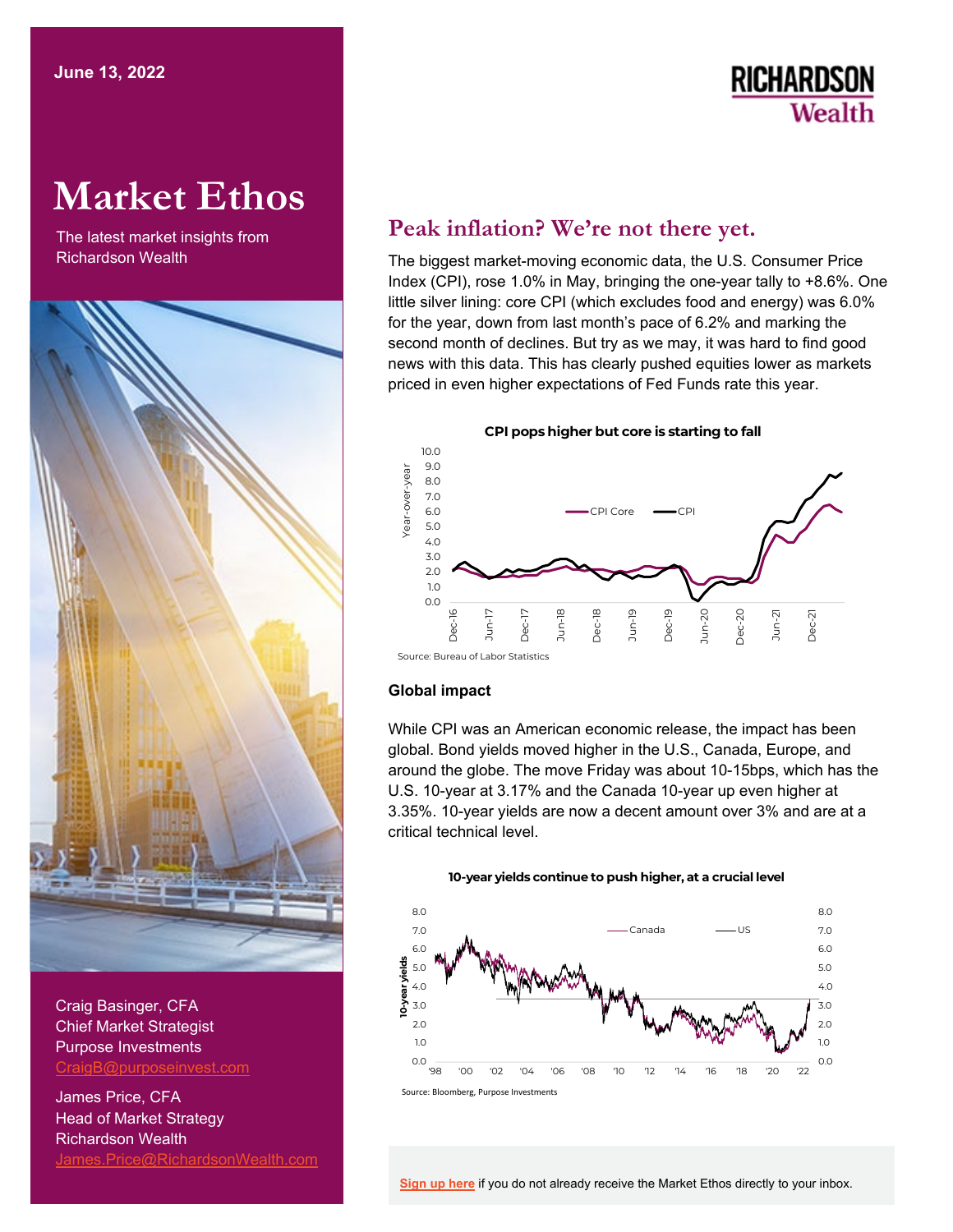#### **Fed rate hikes likely to continue**

This data has certainly moved to reduce the doubt that the Federal Reserve Board would start moving in double steps. There are five Federal Open Market Committee meetings left in 2022, and futures markets are predicting a 3.24% Fed Funds rate by the end of the year, from the current 1%. That's 44 bps of hiking per meeting. After yesterday's Bank of Canada Financial System review, the rate hike paces are unlikely to let up anytime soon up north either. The futures market is now pricing in an overnight rate in Canada of 3.39%, compared with the current 1.5% level.

#### **Some good news**

There is a little encouraging news out there though. China Producer Prices continue to come down, which feeds into a lot of pricing further down supply chains. While inflation is clearly not going away just yet, break evens beyond the next 12 months point to cooling … at some point. Break evens represent the amount of inflation priced into the market during certain periods.

As you can see in the chart to the right, the oneyear implied inflation had been coming down but spiked on the CPI print. But once again, the twoto five-year period remains muted.







## **Impact on portfolios**

At Richardson Wealth, we continue to believe the inflationary impulse will begin to fade later this year, but this is the first time we will have to admit that perhaps we are early on this call. The transition certainly won't be smooth. The economy works in waves and some waves move faster than others. Higher financing costs and financial conditions are now starting to slow economic activity. The subsequent slowing of inflation is another wave that takes even longer, but we do believe it is still coming.

Given most portfolios tend to be much shorter duration than the overall bond market, we continue to recommend taking advantage of the rising yields by adding some duration back into the portfolio in stages.